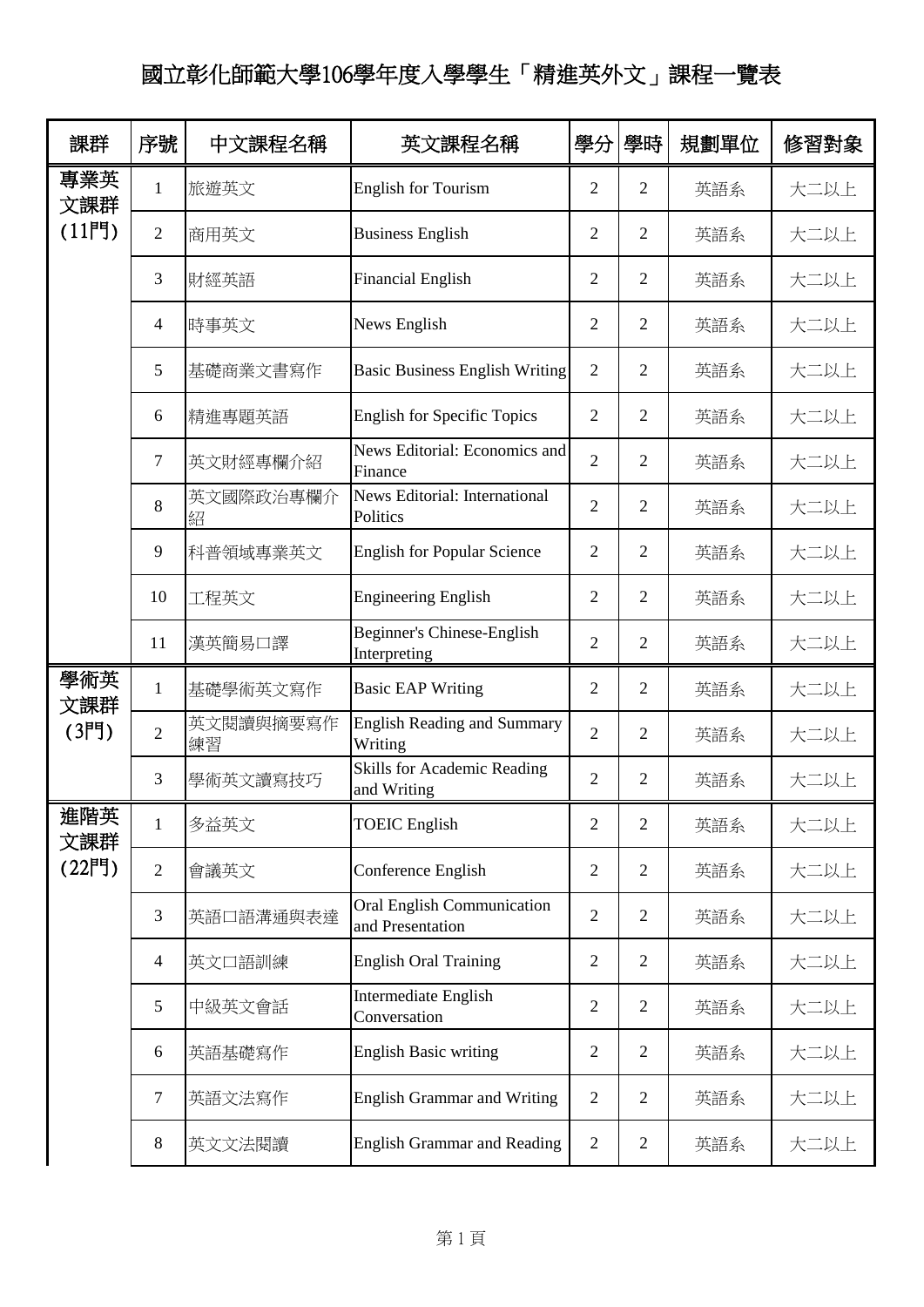## 國立彰化師範大學106學年度入學學生「精進英外文」課程一覽表

| 課群         | 序號             | 中文課程名稱         | 英文課程名稱                                                                     | 學分             | 學時             | 規劃單位 | 修習對象 |
|------------|----------------|----------------|----------------------------------------------------------------------------|----------------|----------------|------|------|
|            | 9              | 簡報英文           | <b>English for Presentations</b>                                           | $\overline{2}$ | $\overline{2}$ | 英語系  | 大二以上 |
|            | 10             | 英語學習方法養成       | <b>Strategies for English Learning</b>                                     | $\overline{2}$ | $\mathfrak{2}$ | 英語系  | 大二以上 |
|            | 11             | 自主英語學習力養成      | Autonomous English Learning                                                | $\overline{2}$ | $\overline{2}$ | 英語系  | 大二以上 |
|            | 12             | 英語溝通技巧養成       | <b>English Communication</b><br><b>Strategies</b>                          | $\overline{2}$ | $\overline{2}$ | 英語系  | 大二以上 |
|            | 13             | 英語聽力技巧養成       | <b>English Listening Strategies</b>                                        | $\overline{2}$ | $\overline{2}$ | 英語系  | 大二以上 |
|            | 14             | 英語閱讀技巧養成       | <b>English Reading Strategies</b>                                          | $\overline{2}$ | $\overline{2}$ | 英語系  | 大二以上 |
|            | 15             | 精進英語聽力         | <b>Advanced English Listening</b>                                          | $\overline{2}$ | $\overline{2}$ | 英語系  | 大二以上 |
|            | 16             | 精進英文寫作         | <b>Advanced English Writing</b>                                            | $\overline{2}$ | $\mathfrak{2}$ | 英語系  | 大二以上 |
|            | 17             | 英語溝通力精進        | <b>Advanced English</b><br>Communication                                   | $\overline{2}$ | $\overline{2}$ | 英語系  | 大二以上 |
|            | 18             | 精進英文閱讀         | <b>Advanced English Reading</b>                                            | $\overline{2}$ | $\overline{2}$ | 英語系  | 大二以上 |
|            | 19             | 精進英語口說         | <b>Advanced English Speaking</b>                                           | $\overline{2}$ | $\overline{2}$ | 英語系  | 大二以上 |
|            | 20             | 進階閱讀           | <b>Advanced English Reading</b>                                            | $\overline{2}$ | $\overline{2}$ | 英語系  | 大二以上 |
|            | 21             | 英語口語報告力精進      | <b>Advanced English for Oral</b><br>Presentations                          | $\overline{2}$ | $\overline{2}$ | 英語系  | 大二以上 |
|            | 22             | 國際社交英語力精進      | <b>Advanced English for</b><br><b>International Social</b><br>Interactions | $\mathbf{2}$   | 2              | 英語系  | 大二以上 |
| 文學與<br>文化課 | $\mathbf{1}$   | 英美抒情哲學電影欣<br>賞 | Appreciation of Philosophy of<br>Love in Films                             | $\overline{2}$ | $\overline{2}$ | 英語系  | 大二以上 |
| 群(15門)     | $\overline{2}$ | 英美文學與電影        | <b>British and American</b><br>Literature in Movies                        | $\overline{2}$ | $\overline{2}$ | 英語系  | 大二以上 |
|            | 3              | 莎士比亞與電影        | <b>Cinematic Shakespeare</b>                                               | $\overline{2}$ | $\overline{2}$ | 英語系  | 大二以上 |
|            | $\overline{4}$ | 當代英國文學欣賞       | Introduction to Contemporary<br><b>British Literature</b>                  | $\overline{2}$ | $\overline{2}$ | 英語系  | 大二以上 |
|            | 5              | 英美名著故事欣賞       | Stories from Masterpieces of<br>Literature                                 | $\overline{2}$ | $\overline{2}$ | 英語系  | 大二以上 |
|            | 6              | 文化研究           | Culture Study                                                              | 2              | $\overline{2}$ | 英語系  | 大二以上 |
|            | $\overline{7}$ | 女性主義與性別研究      | Feminism and Gender Study                                                  | $\overline{2}$ | $\overline{2}$ | 英語系  | 大二以上 |
|            | 8              | 簡易英美小說         | Simplified English Stories                                                 | 2              | $\overline{2}$ | 英語系  | 大二以上 |